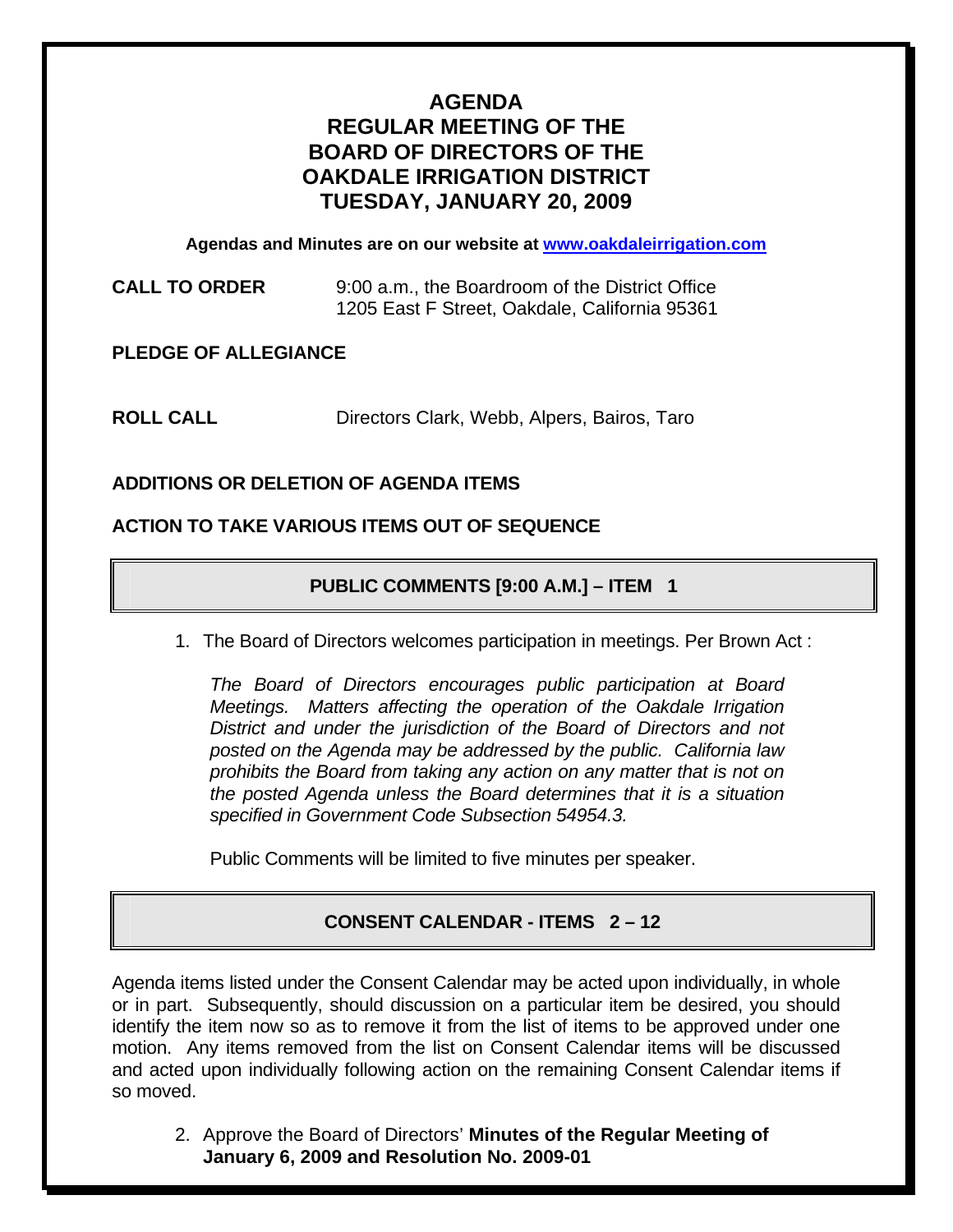- 3. Approve **Oakdale Irrigation District Statement of Obligations**
- 4. Approve **OID Improvement District's Statement of Obligations**
- 5. Approve **Assignment of Capital Work Order Numbers**
- 6. Approve A**uthorize General Manager to Execute Purchase Agreement for Erlanger Deep Well Site (APN: 010-019-015 - Furtado)**
- 7. Approve **Professional Services Contracts, for Various Engineering Firms Provost and Prichard, CH2M Hill, and Giuliani and Kull)**
- 8. Approve **Change Order No. 05 to Drill Tech Drilling and Shoring, Inc.**
- 9. Approve **Encroachment Agreement on the Wyatt Lateral (APN: 002-054- 003 – Airola)**
- 10. Approve **Encroachment Agreement on Union Drain (APN: 010-028-024 Thompson)**
- 11. Approve **Encroachment Agreement on Workman Drain (APN: 010-028- 024 – Thompson)**
- 12. Approve **Annual Review of Assigned Vehicles**

#### **ACTION CALENDAR – ITEMS 13**

13. Review and take possible action to **Select an Alternative for Environmental Mitigation on the North Side Reservoir**

**DISCUSSION – ITEM 14 - 15**

- 14. Discussion on **Potential Tax-Exempt Bond Issuance**
- 15. Discussion on **Land Purchase for Environmental Mitigation and Retirement of Existing OID Obligations**

**COMMUNICATIONS – ITEM 16**

- 16.**Oral Reports and Comments**
	- A. **General Manager's Report on Status of OID Activities**